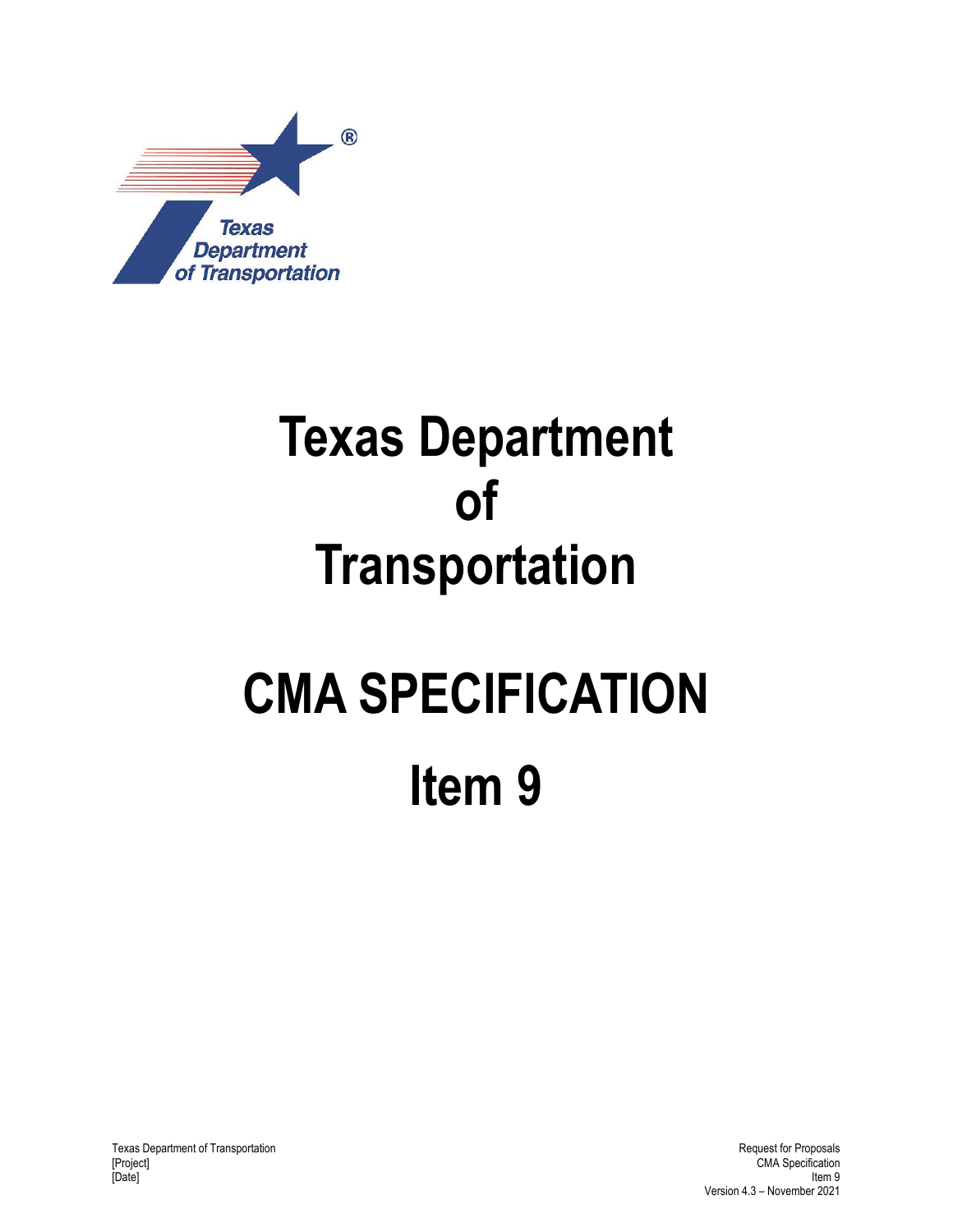## **Item 9 CMA Specification**



[*This CMA Specification Item 9 is used when TxDOT requires a Capital Maintenance Agreement (CMA) as provided in Section 2.1.3 of the DBA. The CMA is executed at the same time as the DBA and provides TxDOT the right to implement a five year Initial Maintenance Term and two subsequent five year Maintenance Terms to a maximum of 15 years. TxDOT has the right to terminate the CMA, without financial penalty, at the conclusion of the first year of the Initial Maintenance Term, by providing the DB Contractor with six months' notice of such termination. DBA Exhibit 4 describes associated changes to the DB General Conditions which are required when a CMA will be executed in connection with a Project. A CMA cannot be used with a five-year Performance Warranty. The DBA includes a one-year general warranty (materials and workmanship) concurrent with the CMA for all Elements of the Work.* 

*Certain optional provisions in this Specification Item 9 may be omitted depending upon the needs of the Project as provided in CMA Exhibit 1.*]

#### **Attachments**

| <b>Attachment</b> | Title                                                            |
|-------------------|------------------------------------------------------------------|
| Attachment 9-1    | Performance and Measurement Table                                |
| Attachment 9-2    | Maintenance Management Plan Template                             |
| Attachment 9-3    | Function Codes, Descriptions and Allocation of<br>Responsibility |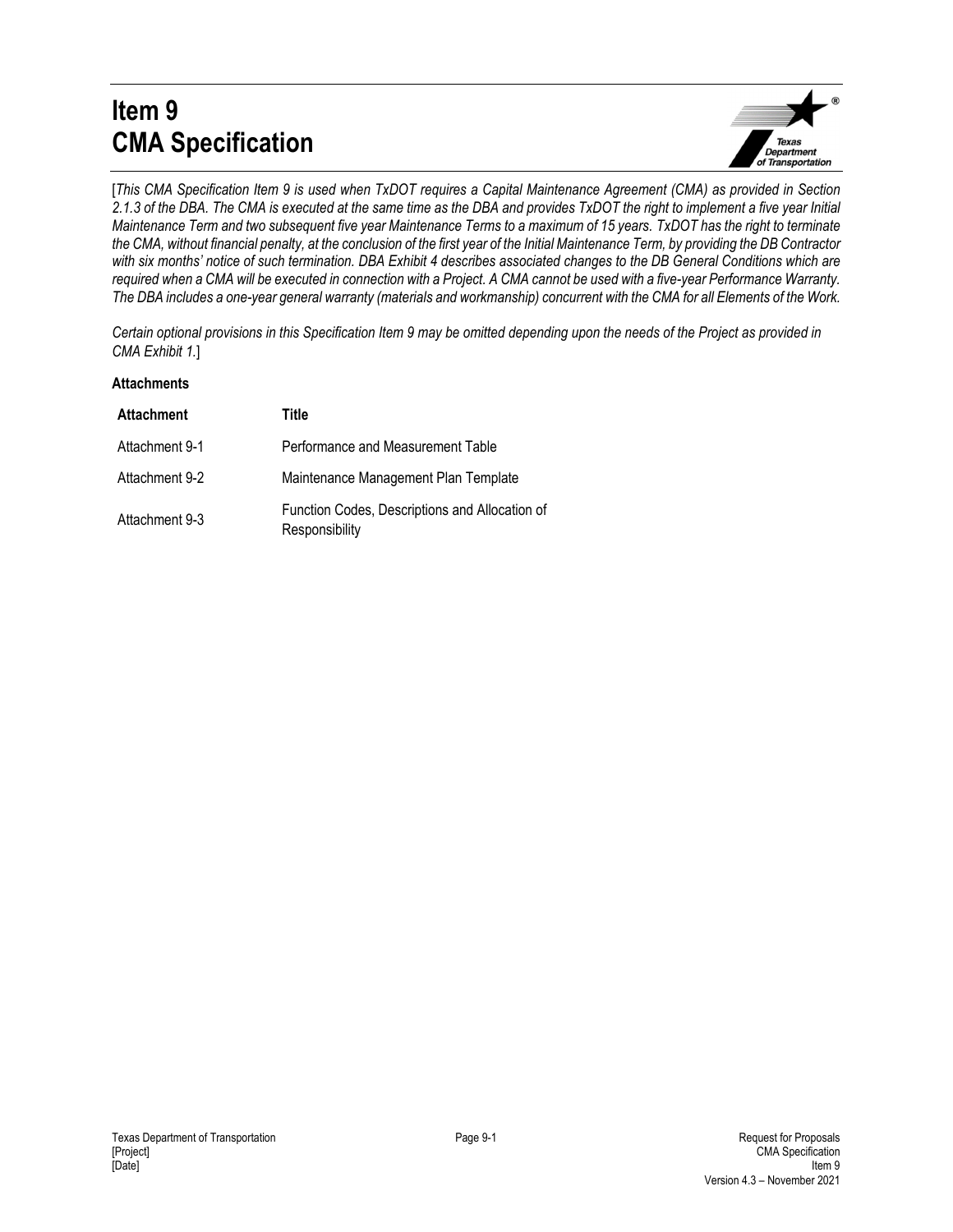## 9.1 **General Requirements**

## 9.1.1 **General Maintenance Obligation**

Throughout the Maintenance Period, DB Contractor shall be responsible for and shall carry out Maintenance Services for the Maintained Elements within the Maintenance Limits. DB Contractor shall establish and maintain an organization that effectively manages all Maintenance Services in a manner set forth in the approved Maintenance Management Plan (MMP) and consistent with the requirements of the CMC Documents. DB Contractor shall:

- conduct inspections at the specified frequency within the Maintenance Limits, providing TxDOT the opportunity to attend;
- identify and record from inspections and all other available sources, conditions that are unsafe or have the potential to become unsafe or conditions that could adversely affect the Maintained Elements;
- develop, maintain and implement a Maintenance Management System (MMS) to record the category, status, intended action and repair for all Defects in Maintained Elements;
- facilitate access to such system by TxDOT to allow the notification and categorization by TxDOT of Defects that TxDOT identifies in the course of its maintenance inspections;
- **EXED FEET THE INTERT FIGHTS THE INTERTATION FIGHTS** including **FEET THE INTERT FIGHTS** including those identified by TxDOT, the DB Contractor and third parties within the specified periods;
- **EXECT** minimize delay and inconvenience to Users when performing the Maintenance Services;
- minimize the risk of damage, disturbance, or destruction of third-party property during the performance of Maintenance Services;
- report to TxDOT the status of its Maintenance Services including Nonconforming Work; and
- perform all other obligations identified in this Item 9 and the CMC Documents.

## 9.1.2 **Scope of Maintenance Services and Interfaces with TxDOT and Third Parties**

The Maintenance Services shall apply to the Maintained Elements as identified in Exhibit 14 to the CMA (Maintained Elements). TxDOT or applicable Governmental Entity shall retain maintenance responsibilities for Non-Maintained Elements. A detailed breakdown of responsibility for individual maintenance activities between TxDOT, third parties and the DB Contractor is shown in Attachment 9-3 (Function Codes, Descriptions and Allocation of Responsibility). Notwithstanding the description of activities and allocation of responsibilities by Function Code identified in Attachment 9-3, DB Contractor is responsible for the performance of all activities necessary to comply with Performance Requirements in Attachment 9-1 (Performance and Measurement Table) for all the Maintained Elements as further described in Section 9.3.

Where TxDOT, other Governmental Entities or Utilities have maintenance jurisdiction within the Maintenance Limits or on adjacent facilities, DB Contractor shall coordinate its Traffic Management Plan with the traffic management to be performed by all such entities to minimize disruption to Users. DB Contractor shall coordinate directly with such entities. Additional coordination requirements with railroads are described in Section 9.7.9.

DB Contractor shall perform all necessary Maintenance Services to keep the Maintained Elements in compliance with the Performance Requirements.

Whenever an activity by DB Contractor disturbs, alters, removes or changes any Non-Maintained Element, DB Contractor shall restore the affected Non-Maintained Element to a condition no less favorable than its original condition before it was disturbed, altered, removed or changed. If the Maintenance Services associated with pavement repair requires removal of or causes damage to adjacent Non-Maintained Elements such as pavement markings, guardrail or signs, DB Contractor shall reinstate such Non-Maintained Elements to as-new condition.

Additional defect identification, recording and categorization requirements are described in Section 9.4.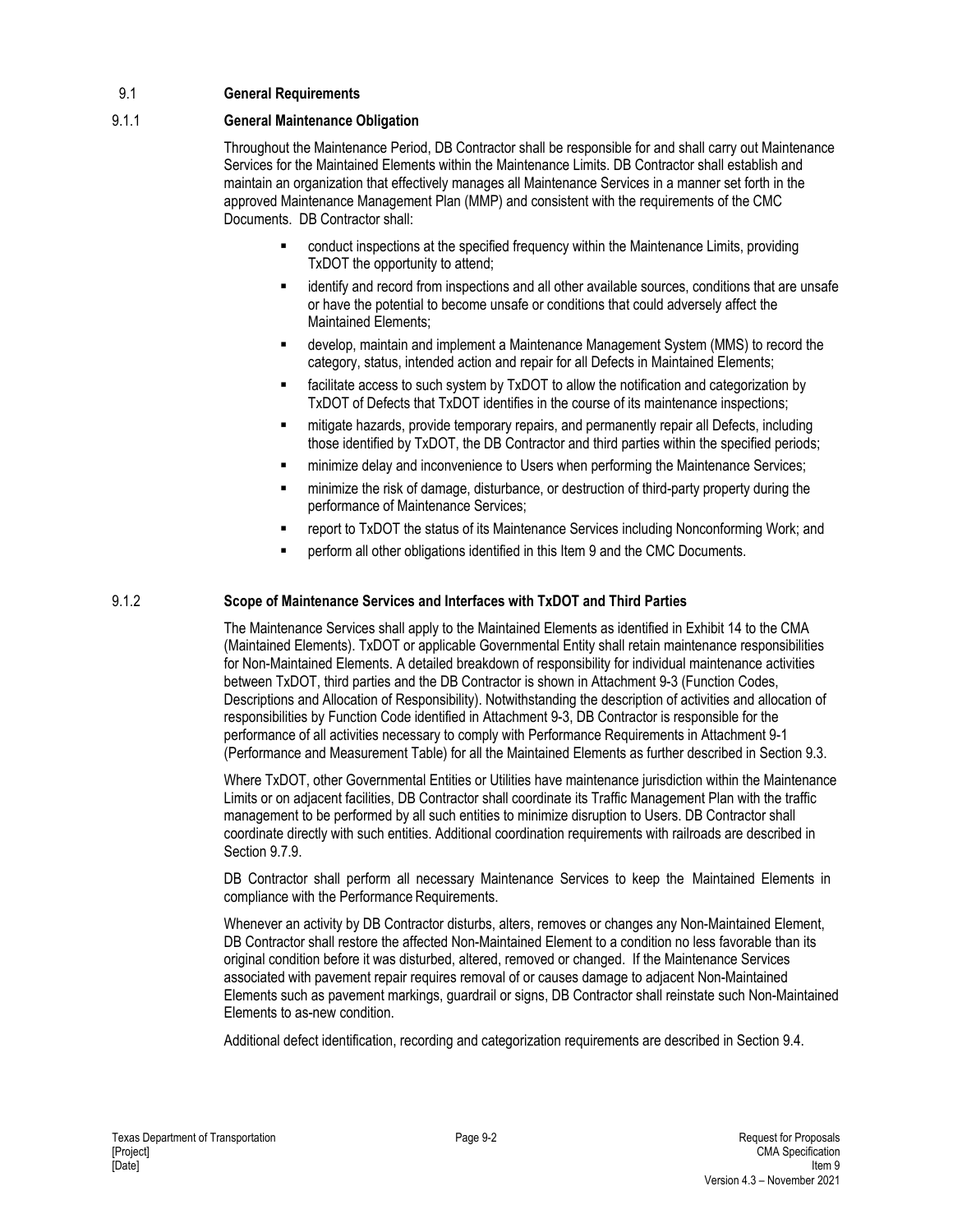## 9.1.3 **Maintenance Limits**

DB Contractor shall prepare and submit updated Maintenance Limits drawings consistent with the DB Contractor's final design as part of the MMP. The Maintenance Limits drawings shall be consistent with the principles and extents shown in Exhibit 15 to the CMA (Maintenance Limits). DB Contractor shall periodically validate that the Maintenance Limits are correctly and clearly identified by physical delineation and shall liaise with TxDOT and Governmental Entities as necessary to review the Maintenance Limits, identify any jurisdictional gaps or inefficiencies and recommend solutions.

#### 9.2 **Maintenance Management**

#### 9.2.1 **Maintenance Management Plan**

The MMP is an umbrella document that describes DB Contractor's managerial approach, strategy, and quality procedures for the Maintenance Services to achieve all requirements of the CMC Documents. The MMP shall be consistent with the general maintenance obligations described in Section 9.1.1. The requirements for the MMP are set forth in Attachment 9-2 (Maintenance Management Plan template).

In accordance with Section 4.2 of the CMA General Conditions, no later than 120 days prior to the Initial Maintenance Term Commencement Date, DB Contractor shall submit the MMP for TxDOT's discretionary approval. DB Contractor shall update the MMP and submit for TxDOT approval no later than 60 days after the occurrence of any of the following:

- change in any of the maintenance personnel described in Section 9.2.3;
- change in any procedure required to prevent recurrence of a Noncompliance Event or Nonconforming Work;
- changes in TxDOT-published manuals, specifications and guidelines pertaining to the Maintenance Services affecting a procedure; or
- revision to the Performance and Measurement Table as described in Section 9.3.3.

## 9.2.2 **Maintenance Quality Management Plan**

As part of the MMP, DB Contractor shall develop, implement and maintain a quality management system describing the system, policies, and procedures for the Maintenance Services. DB Contractor's approach to quality management shall be described in a plan (the "Maintenance Quality Management Plan" or "MQMP"), which shall be in effect until conclusion of the Warranty Period or earlier termination of the Capital Maintenance Contract. For delivery of the Maintenance Services the MQMP shall comply with the requirements of Section 4.3 of the DB General Conditions; provided however, that references to "Work" shall mean "Maintenance Services". Whenever Renewal Work is undertaken that requires design work or construction work the MQMP shall be amended to include a Professional Services Quality Management Plan (PSQMP) complying with the requirements of Section 4.3.3 of the DB General Conditions (Professional Services Quality Management Plan) and a Construction Quality Management Plan (CQMP) complying with the requirements of Section 4.3.4 of the DB General Conditions (Construction Quality Management Plan) that are specific to the Renewal Work to be performed.

#### 9.2.3 **Maintenance Personnel**

#### 9.2.3.1 **Maintenance Manager**

DB Contractor shall make a Maintenance Manager available on an as-needed basis and as the sole point of contact with TxDOT throughout the Maintenance Period who shall be responsible for:

- implementing the maintenance obligations in this Item 9 and the MMP;
- causing the Maintenance Services to be performed in accordance with the CMC Documents;
- causing all maintenance personnel and resources performing Maintenance Services to be available and properly trained; and
- the health and safety of personnel delivering the Maintenance Services and the general public affected by the Project.

The Maintenance Manager shall meet or exceed the qualifications and experience established in the Proposal Commitments (Exhibit 2 to the CMA) and the following requirements: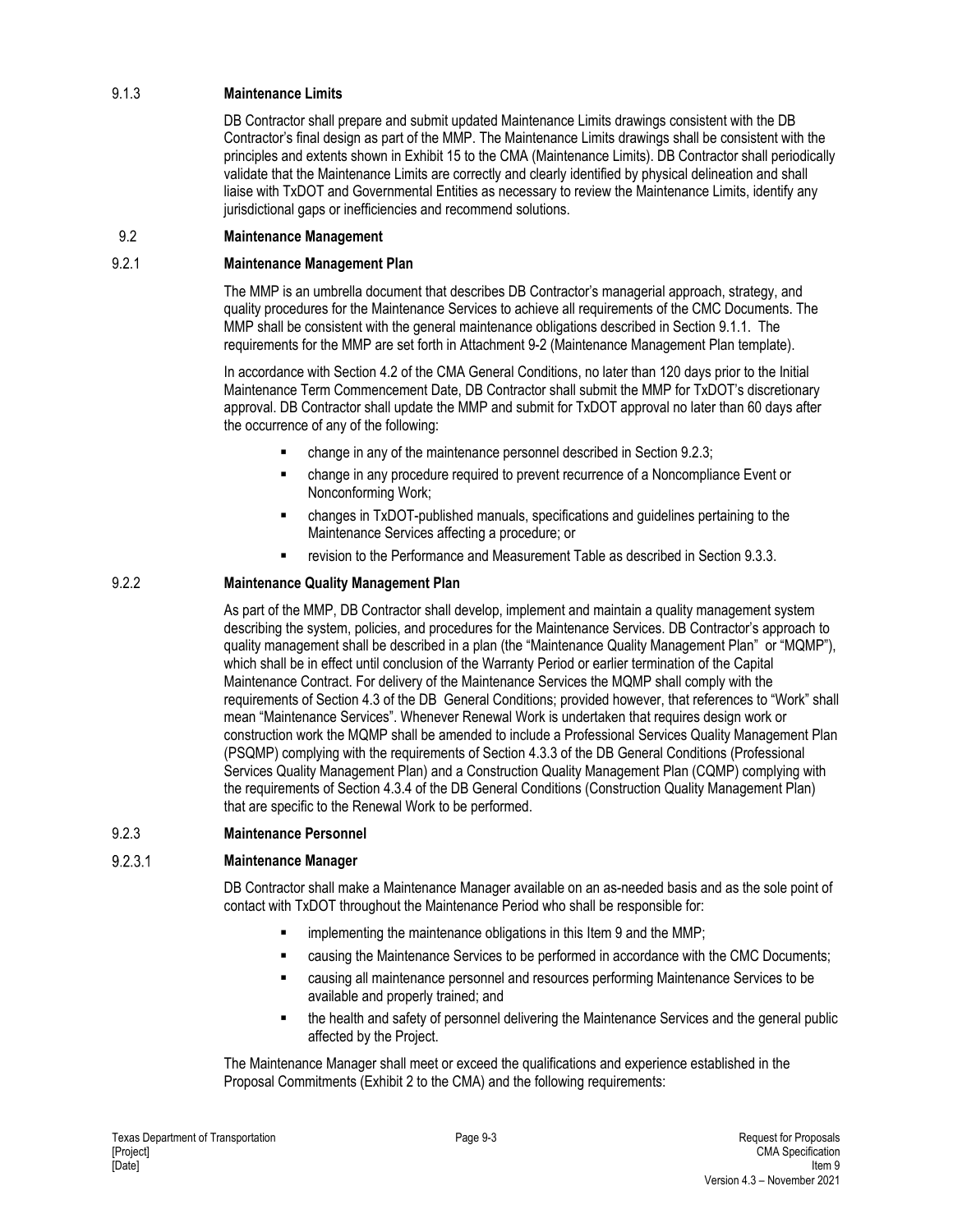- Must have [a minimum of three years of] experience on maintenance projects; and
- Must have [a minimum of two years of] managerial experience in design, construction, or maintenance on any road project of similar size, scope, and complexity.

The Maintenance Manager shall attend all General Inspections and quarterly meetings and shall be available whenever any Renewal Work is undertaken.

#### 9.2.3.2 **Maintenance Quality Manager**

DB Contractor shall make a Maintenance Quality Manager (MQM) available on an as-needed basis throughout the Maintenance Period who shall be responsible for:

- independently overseeing and performing all quality responsibilities for the Maintenance Services in accordance with the MQMP;
- ensuring that the methods and procedures contained in approved MQMP are implemented and followed by DB Contractor and Subcontractors in the performance of the Maintenance Services; and
- the quality and accuracy of all Maintenance Records and Submittals.

The MQM shall be functionally independent from DB Contractor's staff responsible for implementation of the Maintenance Services, and shall report directly to DB Contractor's principals, rather than to the Maintenance Manager.

The MQM shall meet or exceed the following requirements:

 Must have experience in quality management including preparation and implementation of quality plans and procedures.

In addition to the MQM, TxDOT may require the employment by the DB Contractor of quality management personnel in connection with Renewal Work in accordance with Section 9.2.2 to be responsible for design, construction and materials quality.

#### 9.2.3.3 **Maintenance Safety Manager**

DB Contractor shall make a Maintenance Safety Manager available on an as-needed basis who shall be responsible for carrying out the Maintenance Safety Plan and all safety-related activities, including training and enforcement of safety operations.

The Maintenance Safety Manager shall be in attendance at the work site or located within the Maintenance Limits whenever required by the Maintenance Safety Plan and as needed to ensure the safety of the public and personnel employed by the DB Contractor or TxDOT. The position may be fulfilled by another employee of the DB Contractor upon TxDOT's approval, provided the employee meets all qualification requirements. The Maintenance Safety Manager shall have the authority to stop the Maintenance Services. The minimum required qualifications and experience for the Maintenance Safety Manager are:

- roadway construction and safety enforcement experience;
- progressive construction or operations and maintenance safety management experience;
- designation, at or before the Effective Date, as a Construction Health and Safety Technician® by the Board of Certified Safety Professionals, or designation as a Certified Safety & Health Official, either of which may be substituted for two years of safety management experience;
- completion of the OSHA #500 course Trainer Course in OSHA Standards for Construction;
- completion of training and current certification for CPR and first aid; and
- completion of the following training sponsored by an accredited agency:
	- o work zone traffic control; and
	- o flaggers in work zones.

## 9.3 **Performance Requirements**

## 9.3.1 **Performance Sections**

As part of the MMP, DB Contractor shall prepare drawings identifying the Performance Sections and shall submit and update these plans with the applicable part of the MMP. The drawings shall identify the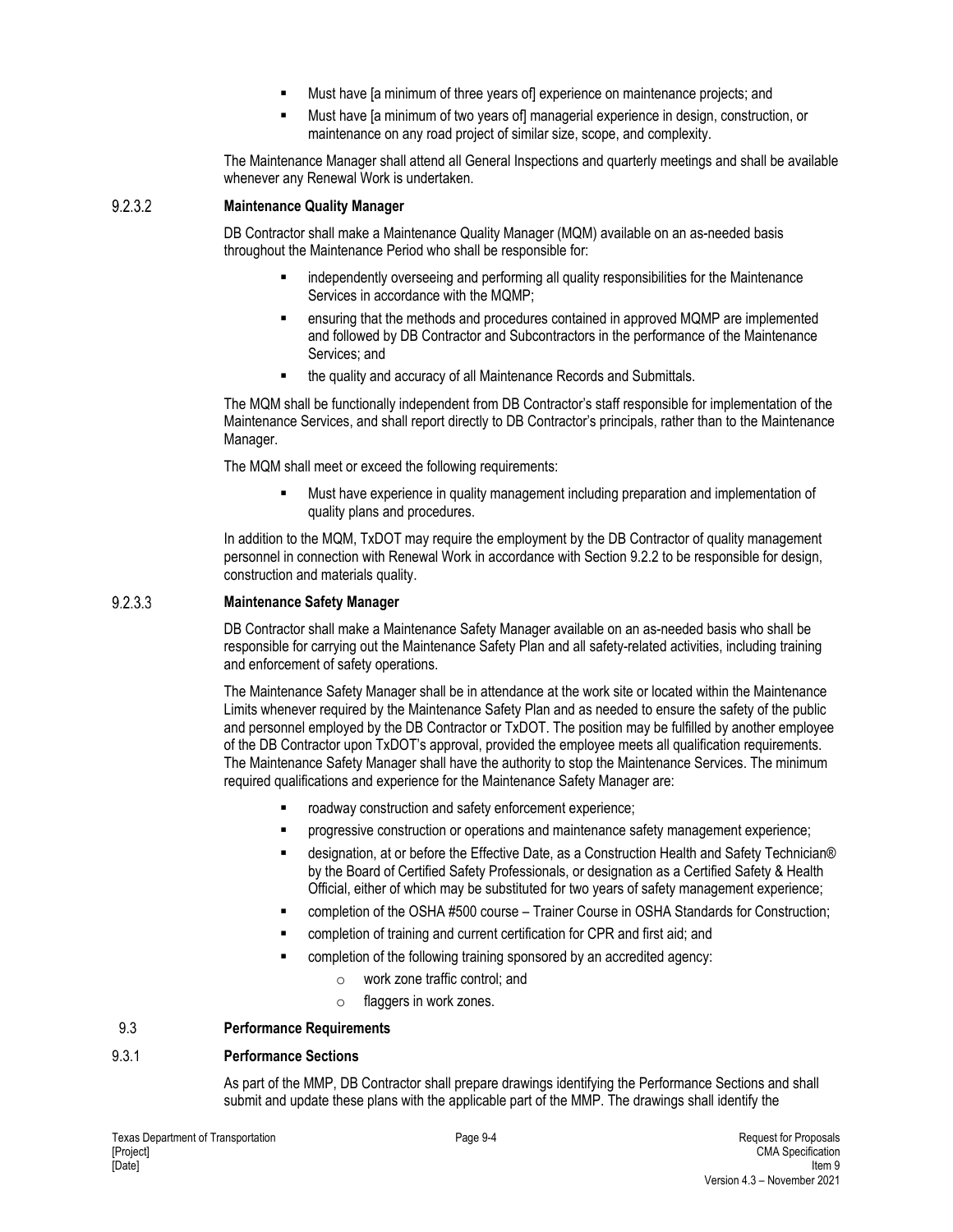boundaries of each Performance Section and shall cross reference to an inventory describing each Maintained Element of the Project contained within each Performance Section.

DB Contractor shall use the applicable TxDOT reference marker system to establish Performance Sections.

#### 9.3.2 **Performance and Measurement Table**

DB Contractor's performance of the Maintenance Services shall be measured by Performance Section and governed by the Performance and Measurement Table as may be updated in accordance with Section 9.3.3. The Performance and Measurement Table shows for each Maintained Element:

- Performance Objectives that each Maintained Element is required to meet or exceed;
- The Defect Repair Periods for each Defect;
- Inspection and Measurement Methods that DB Contractor shall use to determine compliance; and
- Measurement Records that DB Contractor shall establish and maintain based upon inspections and measurements.

DB Contractor shall record a separate Defect upon failure to achieve any of the requirements set forth in the Performance Objective or Measurement Record columns of the Performance and Measurement Table. DB Contractor shall repair each Defect within the specified Defect Repair Period as further described in this Item 9.

The Defect Repair Period set forth in the Performance and Measurement Table shall commence upon the earlier of: (i) the date and time DB Contractor became aware of the Defect; or (ii) the date and time DB Contractor should have known of the Defect.

#### 9.3.3 **Performance and Measurement Table Updates**

DB Contractor may propose changes to the Performance and Measurement Table for TxDOT approval. In its updates of the MMP described in Section 9.2.1, DB Contractor shall propose such amendments to the Inspection and Measurement Method and Measurement Record as are necessary to cause such items to comply with Good Industry Practice and this Item 9. TxDOT may, at any time, require DB Contractor to adopt amendments to the Inspection and Measurement Methods and Measurement Records where such updates are required to comply with Good Industry Practice. In no event shall any amended Inspection and Measurement Method or Measurement Record require a lower standard of Maintenance Services than that required under the corresponding initial Inspection and Measurement Method and Measurement Record.

DB Contractor shall provide updates to the Performance and Measurement Table to take into consideration specific attributes of the final design (for example, where the final design incorporates a feature that is not included as a Maintained Element in the Performance and Measurement Table). Within this Item 9, reference to the Performance and Measurement Table means the latest approved version of the Performance and Measurement Table as included within DB Contractor's MMP.

#### 9.4 **Defect Identification, Recording and Categorization**

## 9.4.1 **Definitions**

For Defects shown on the Performance and Measurement Table:

- Hazard mitigation is an action taken by DB Contractor to mitigate a hazard to Users or imminent risk of damage or deterioration to property or the environment such that the hazard no longer exists;
- Temporary repair (where required in accordance with Section 9.4.5) is an action taken by DB Contractor with respect to a Category 1 Defect to restore the normal flow of traffic in a safe manner prior to a permanent repair; and
- Permanent repair is an action taken by DB Contractor with respect to any Defect to restore the condition of a Maintained Element (a) to the standard required for new construction; or (b) to a condition such that no Defect exists.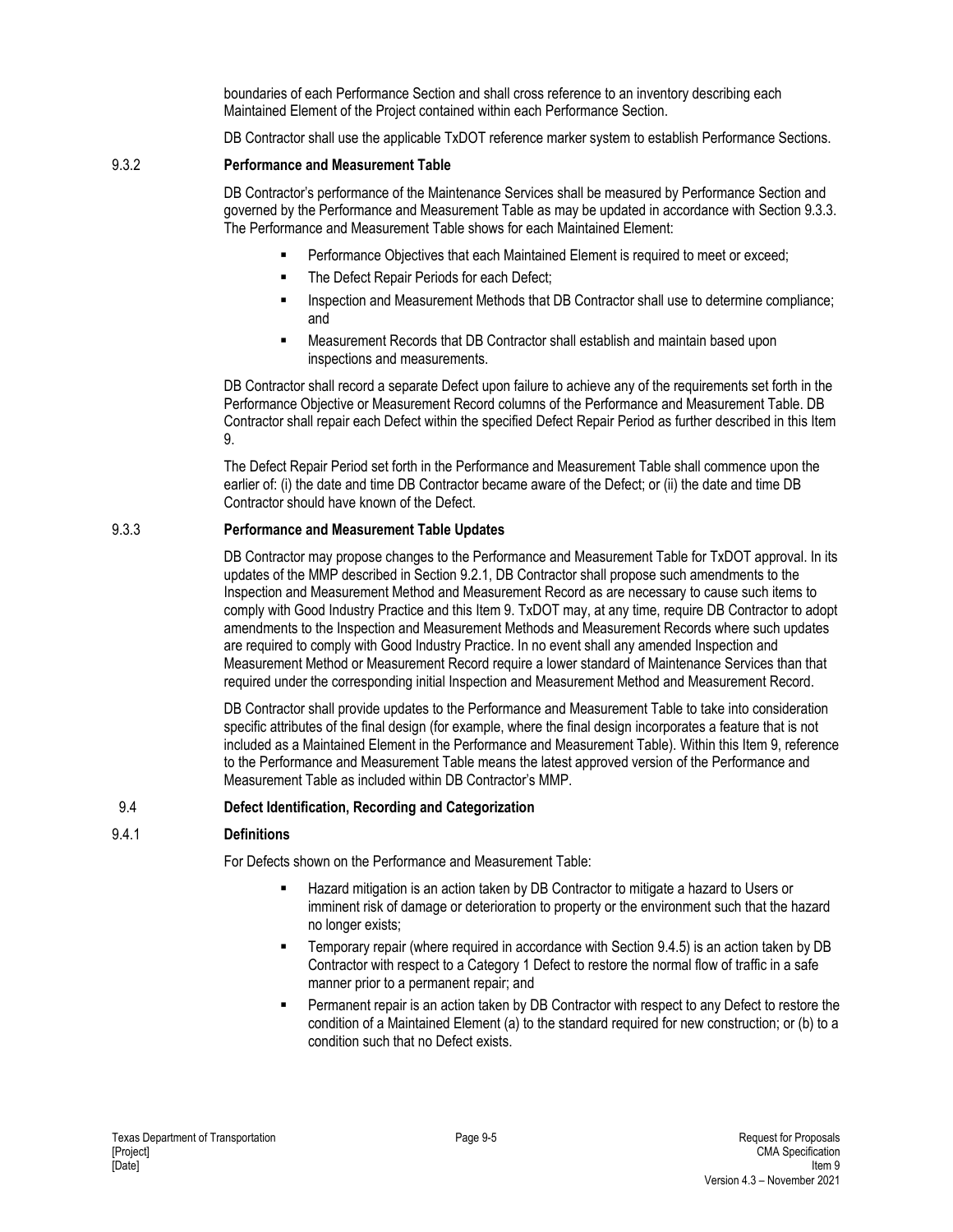## 9.4.2 **Sources of Defects and Status**

DB Contractor shall record Defects identified by inspections as described in Section 9.5, notifications from TxDOT, and reports or complaints by third parties. TxDOT may provide notification of a Defect orally, in writing, or during the course of a joint inspection. DB Contractor shall accurately record the status and categorization of Defects from all sources in the Maintenance Management System (MMS) in accordance with Section 9.6. Where multiple instances of Defects exist in a Maintained Element (for example, simultaneous failure to achieve a ride quality requirement in multiple locations), a separate Defect shall be recorded for each instance where the Performance Objective or Measurement Record requirements for the applicable Maintained Element are not achieved. For example:

 if a ride quality Defect exists in three 0.1-mile Performance Sections, this shall be recorded as three separate Defects

Where Defects are identified in the field during the course of any inspection that DB Contractor is required to attend, DB Contractor shall upload information related to such Defects from handheld devices to a storage system accessible by TxDOT. Information shall include the description, date-time of identification and categorization for each identified Defect. Any such upload of Defect information with Category 1 Defect status shall trigger immediate automatic e-mail notification of TxDOT and the Maintenance Manager.

#### 9.4.3 **Defects Categorization**

DB Contractor shall categorize each Defect, based upon its determination as to whether:

- it represents an immediate or imminent health or safety hazard to Users or road workers;
- there is a risk of immediate or imminent structural failure or deterioration;
- there is an immediate or imminent risk of damage to a third party's property; or
- there is an immediate or imminent risk of damage to the environment.

Should a Defect meet any of the above criteria, or where notified by TxDOT that a Category 1 Defect exists, DB Contractor shall record it as a Category 1 Defect. DB Contractor shall provide training to all relevant personnel on the categorization of Defects. DB Contractor shall maintain a record of the circumstances of the Defect and how it was categorized. DB Contractor shall facilitate the review by TxDOT of Maintenance Records in the MMS associated with DB Contractor-categorized Defects and shall enable TxDOT to flag any Defect where TxDOT disagrees with any attribute or categorization assigned by DB Contractor.

#### 9.4.4 **Permanent Repair of Defects**

Permanent repair of Defects shall comply with the requirements for Renewal Work as set forth in Section 9.7.7. DB Contractor's proposals for permanent repair of a Defect shall be submitted for TxDOT's approval no later than 14 days before the DB Contractor plans to perform the permanent repair. All permanent repair shall address the root cause of the Defect and shall be sufficient in extent to avoid recurrence of the same Defect within the Performance Section or adjacent Performance Sections where the Defect occurred.

Where action is proposed to repair any Defect, DB Contractor shall promptly create a Maintenance Record that identifies the nature of the proposed repair and shall update the Maintenance Record with as-built details of the actual repair no later than 7 days after completion. DB Contractor shall include with the updated Maintenance Record verification that the repair meets the Performance Requirements.

DB Contractor shall take necessary action to prevent any recorded Defect that is not currently a Category 1 Defect from becoming a Category 1 Defect. DB Contractor shall monitor all Defects to verify the condition of the affected Maintained Element prior to permanent repair and shall inform TxDOT immediately should any such Defect deteriorate to a Category 1 Defect.

For all Defects not recorded as Category 1 Defects, DB Contractor shall undertake the permanent repair within the Defect Repair Period in the Performance and Measurement Table unless an earlier permanent repair is required to prevent deterioration to a Category 1 Defect. Within 28 days after completion of the permanent repair, DB Contractor shall perform necessary tests and inspections to verify that each Defect has been satisfactorily repaired and that each applicable Performance Requirement is achieved throughout each Performance Section within which a Defect was recorded. DB Contractor shall submit evidence to TxDOT and conduct joint inspections as approved by TxDOT to verify that the permanent repair of each Defect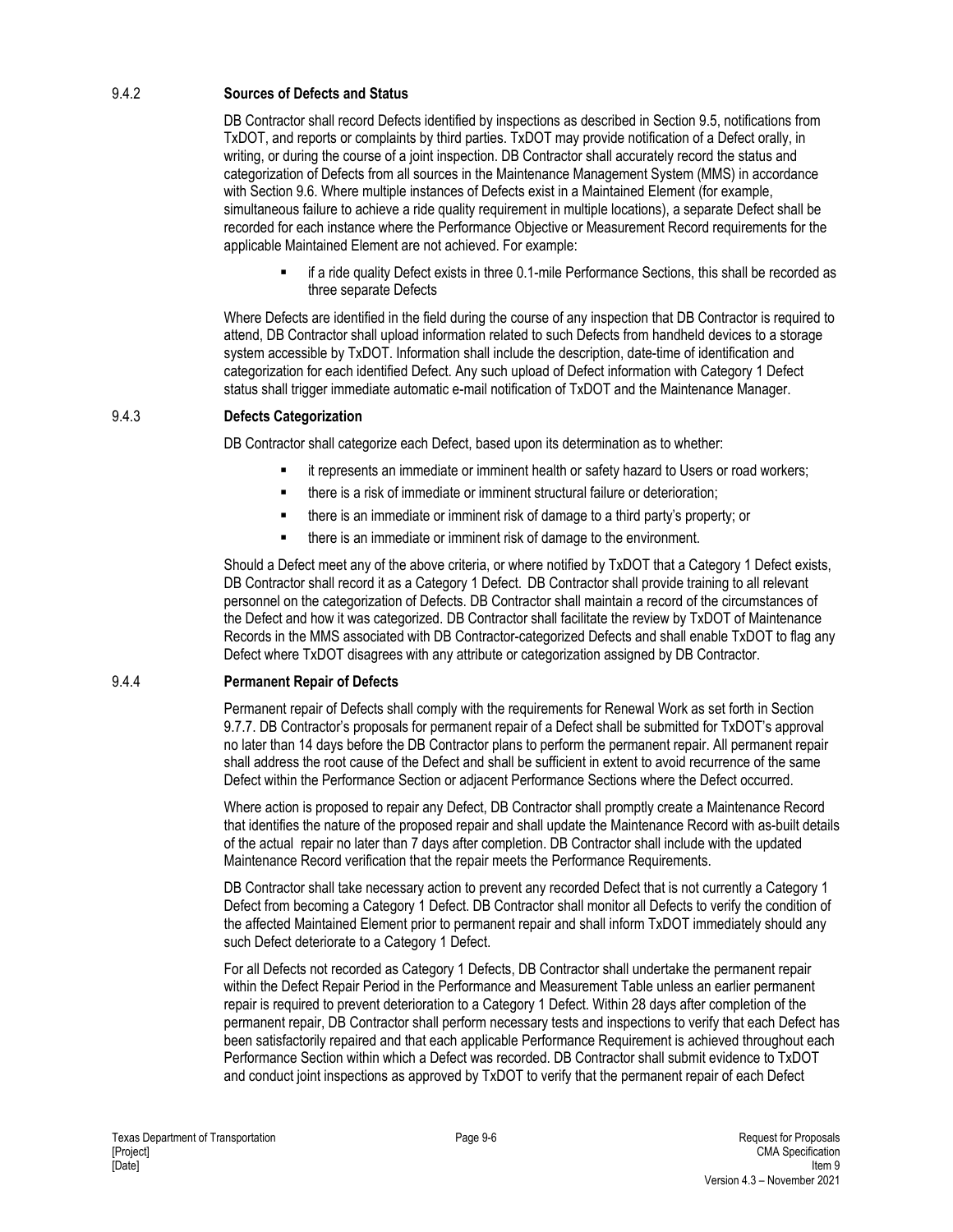meets the above requirements. The responsibility for performing Specialist Inspections for verification shall be in accordance with Section 9.5.2.

If DB Contractor proposes a permanent repair that includes diamond grinding of the pavement surface, DB Contractor shall submit a work plan that provides information regarding equipment and work methods equivalent in detail to that provided in TxDOT Specification Item 585 (Ride Quality for Pavement Surfaces). The maximum cumulative depth of grinding of any pavement surface shall be  $\mathcal{V}_4$ " and DB Contractor shall, at TxDOT's discretion, provide evidence that this requirement has been achieved by coring of the pavement. Diamond grinding shall not be permitted as a repair method for defects in flexible pavement.

The existence of a Defect Repair Period is the maximum period permitted for repair and shall not excuse DB Contractor from completing the repair of all Defects within the Maintenance Period. DB Contractor shall perform the Maintenance Services so that every Defect, including any Defect first identified within the final six months of the Maintenance Period, has been permanently repaired before the end of the Maintenance Period.

#### 9.4.5 **Hazard Mitigation and Repair of Category 1 Defects**

DB Contractor shall immediately implement hazard mitigation of any Category 1 Defect in a Maintained Element of which it is aware through its own inspections, from a third party or through notification by TxDOT to DB Contractor that TxDOT requires the DB Contractor to perform hazard mitigation for a Category 1 Defect.

For Category 1 Defects, DB Contractor shall take necessary action such that any hazard to Users is mitigated, a temporary repair is conducted as needed, and a permanent repair is completed within the Defect Repair Periods specified in the Performance and Measurement Table. DB Contractor shall continue hazard mitigation and shall complete and maintain any temporary repair until a permanent repair has been completed.

TxDOT may at its discretion perform with its own forces the hazard mitigation of a Category 1 Defect affecting a Maintained Element and may notify DB Contractor that it intends to perform or that it has performed the hazard mitigation..

If a temporary repair is required in order to restore the normal flow of traffic, DB Contractor shall mobilize and complete such work within the Defect Repair Period for hazard mitigation. If the temporary repair can not be completed within the Defect Repair Period for hazard mitigation, DB Contractor shall provide to TxDOT the cause of such delay and additional information as shown below:

- details and specifications for the temporary repair;
- scheduled completion date for the temporary repair; and
- inspections, monitoring and a plan of maintenance for the temporary repair prior to the DB Contractor's completion of the permanent repair.

TxDOT will notify DB Contractor when a temporary repair of a Category 1 Defect is required and such temporary repair has not been completed by DB Contractor within the Defect Repair Period for hazard mitigation. TxDOT may at its discretion perform the temporary repair upon the notification.

Where TxDOT performs the hazard mitigation and/or temporary repair as described in this Section 9.4.5:

- TxDOT shall be entitled to the remedies set forth in Section 5.3.1 of the CMA General Conditions; and
- Unless otherwise instructed by TxDOT, DB Contractor shall continue hazard mitigation and/or temporary repair until a permanent repair has been completed and shall remain responsible for the permanent repair of the Category 1 Defect.

## 9.5 **Inspections**

## 9.5.1 **General Inspections by DB Contractor**

DB Contractor shall cause General Inspections of the Maintained Elements to be conducted by trained staff. The results of these inspections shall be used to:

identify and categorize newly identified Defects;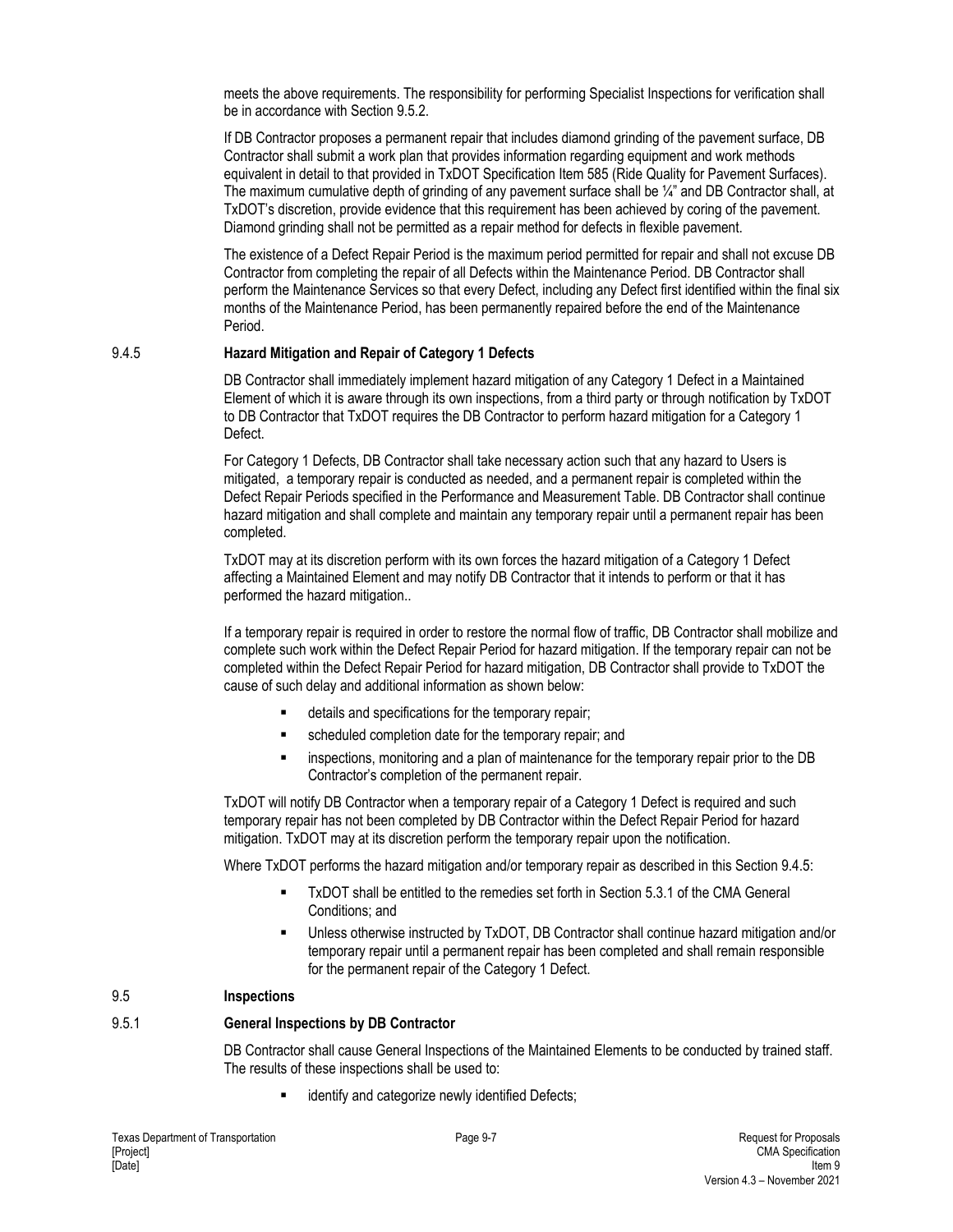- plan permanent repair of Defects;
- develop programs of Renewal Work;
- update Maintenance Records to show condition and status of Maintained Elements; and
- confirm the adequacy of permanent repair of previously identified Defects.

DB Contractor shall invite TxDOT to participate in all such General Inspections with a minimum of seven days' notice and shall provide transportation and safety equipment for up to two TxDOT personnel.

DB Contractor shall conduct General Inspections at least monthly. The type, frequency, and level of detail of General Inspections shall be contained in an inspection plan which shall be submitted to TxDOT no later than 7 days before the inspection date. At a minimum, DB Contractor shall conduct a road speed traverse of all mainlanes (separately in each travel direction), frontage roads, cross streets, direct connects and ramps as applicable within the Maintenance Limits in a manner that permits inspection of Maintained Elements visible from the inspection vehicle.

DB Contractor shall include more detailed visual or hands-on inspection of selected Maintained Elements when any of the following occur:

- deterioration trends such as an increase in pattern and frequency of previously identified Defects has been identified by either party;
- Defects have been identified in a Specialist Inspection or General Inspection that need to be monitored because there is a risk of their deterioration;
- extreme weather events or Incidents have occurred and TxDOT has notified the DB Contractor that these may have affected Maintained Elements; or
- reports or complaints concerning the Maintained Elements have been received from a third party.

Where a more detailed visual or hands-on inspection is required, DB Contractor shall cause personnel performing or attending inspections of road pavements and structures to be certified as inspectors and/or raters in accordance with TxDOT's PMIS program or through another applicable certifying agency for the type of inspection being performed. The certified personnel must be capable of accurately identifying, categorizing and recording Defects in accordance with the requirements of Section 9.4.

The type, frequency, and level of detail of General Inspections shall be adjusted as necessary to take into consideration asset condition information from all sources. DB Contractor shall record details of the manner of inspection (e.g., center Lane Closure or shoulder), the weather conditions and any other unusual features of the inspection in Maintenance Records.

## 9.5.2 **Specialist Inspections**

#### $9.5.2.1$ **Types and Responsibility for Specialist Inspections**

Specialist Inspections and the responsibility for performing them are shown for Maintained Elements in Table 1.

| <b>Maintained Element</b>                                                                                                                                                                                          | <b>Specialist Inspection</b>                                                                                                                                                                                                                                                                                                                                    | <b>Responsibility</b> |
|--------------------------------------------------------------------------------------------------------------------------------------------------------------------------------------------------------------------|-----------------------------------------------------------------------------------------------------------------------------------------------------------------------------------------------------------------------------------------------------------------------------------------------------------------------------------------------------------------|-----------------------|
| Maintained Elements Ref. 1<br>(Pavement), 1a (Asphalt<br>Pavement), 1b (CRCP<br>Pavement) and 1c (JCP<br>Pavement) in the Maintained<br>Element Category 'Pavement' in<br>the Performance and<br>Measurement Table | Annual survey of pavement condition for every travel<br>lane of the entire Project, including main lanes, ramps<br>greater than 0.5 mile length, frontage roads, and<br>cross streets for ride quality, rutting and pavement<br>surface distresses according to the Inspection and<br>Measurement Method set forth in the Performance<br>and Measurement Table. | TxDOT                 |

## **Table 1 – Specialist Inspections**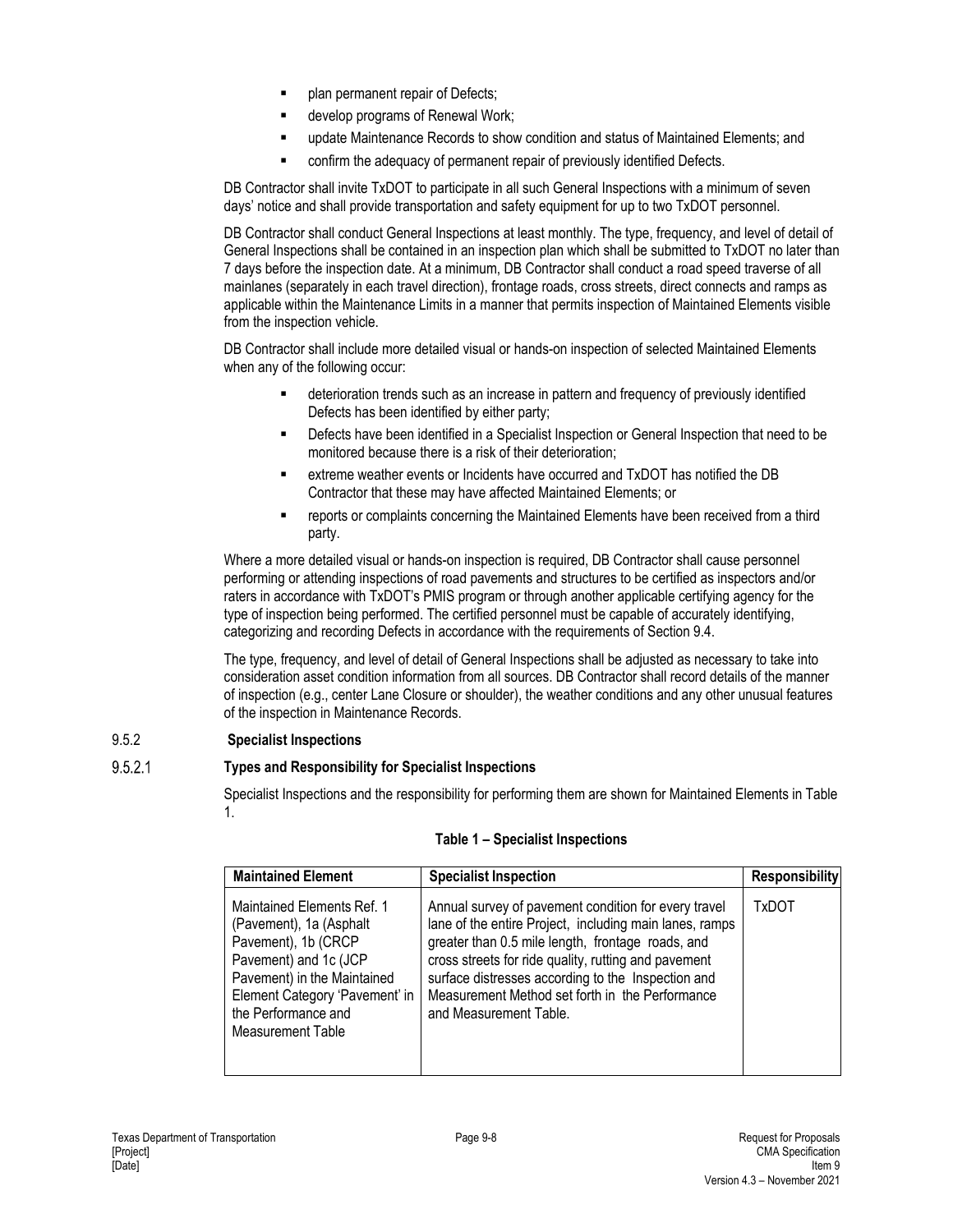| <b>Maintained Element</b>                                                                                                                                                                                                                                                                                                                                                                                                                                                                                                                               | <b>Specialist Inspection</b> | <b>Responsibility</b> |
|---------------------------------------------------------------------------------------------------------------------------------------------------------------------------------------------------------------------------------------------------------------------------------------------------------------------------------------------------------------------------------------------------------------------------------------------------------------------------------------------------------------------------------------------------------|------------------------------|-----------------------|
| Biennial inspections of drainage Maintained Elements,<br>Maintained Elements Ref. 2.1,<br>including headwalls, wingwalls, junctions, manholes,<br>2.2 and 2.3 in the Element<br>energy dissipaters pipes and non-bridge class culverts<br>Category 'Drainage' in the<br>Performance and Measurement<br>accordance with Good Industry Practice, Section<br>in.<br>13-3 of TxDOT's Hydraulic Design Manual (Inspection<br>Table<br>and Maintenance of Erosion Control Measures) and<br><b>AASHTO Culvert and Storm Drain System Inspection</b><br>Guidel. |                              | <b>DB</b> Contractor  |
| Maintained Elements Ref. 3.1<br>Routine inspections, to the extent required, for all<br>structures within the Maintenance Limits in compliance<br>and 3.2 in the Maintained<br>with the latest FHWA / NBIS and TxDOT requirements.<br>Element Category 'Structures' in<br>the Performance and<br><b>Measurement Table</b>                                                                                                                                                                                                                               |                              | TxDOT                 |

#### 9.5.2.2 **[Not Used]**

#### **Use of Specialist Inspection Data**   $9.5.2.3$

No later than 14 days after receipt of Specialist Inspection data, DB Contractor shall:

- submit for TxDOT's approval a Specialist Inspection analysis report showing the number and type of Defects within each Performance Section for each line item in the Performance and Measurement Table;
- establish a Maintenance Record of all Defects within each Performance Section identified during the inspections and enter these Defects in the MMS with the appropriate Defect Repair Period and other information required by Section 9.4.3;
- use the Specialist Inspections to prioritize Maintenance Services; and
- use the routine inspections provided by TxDOT and other available sources to determine the condition of all Maintained Elements of the Structures within the Maintenance Limits and identify structural and non-structural deficiencies that require repair.

#### 9.5.2.4 **Joint Review of Specialist Inspection Data**

Where DB Contractor identifies Specialist Inspection data that, in DB Contractor's opinion requires further investigation, DB Contractor shall be entitled to flag these Specialist Inspection data for review within the Specialist Inspection analysis report. DB Contractor shall promptly schedule a detailed visual or hands on inspection with TxDOT to resolve any Specialist Inspection data that DB Contractor has flagged for review. This shall follow the procedure for General Inspections set forth in Section 9.5.1. Failure by DB Contractor to follow the processes in this Section 9.5.2.4 shall be deemed acceptance by DB Contractor of the Specialist Inspection data.

## 9.5.3 **Construction Inspections by DB Contractor**

Whenever Renewal Work requires the repair, renewal or replacement of Maintained Elements using the same or similar construction work and materials to those described in the Design-Build Contract, DB Contractor shall cause all such construction work and materials to be inspected at the frequencies required in Section 5.10 of the DB General Conditions.

#### 9.6 **Maintenance Management System (MMS)**

DB Contractor shall implement a system (the "Maintenance Management System" or "MMS") to store all the following Maintenance Records:

- description, location, date-time of identification and categorization of Defects;
- planned actions and date-time for permanent repair of all Defects;
- details including date-time of actual repairs performed;
- complaints and reports received from TxDOT and third parties; and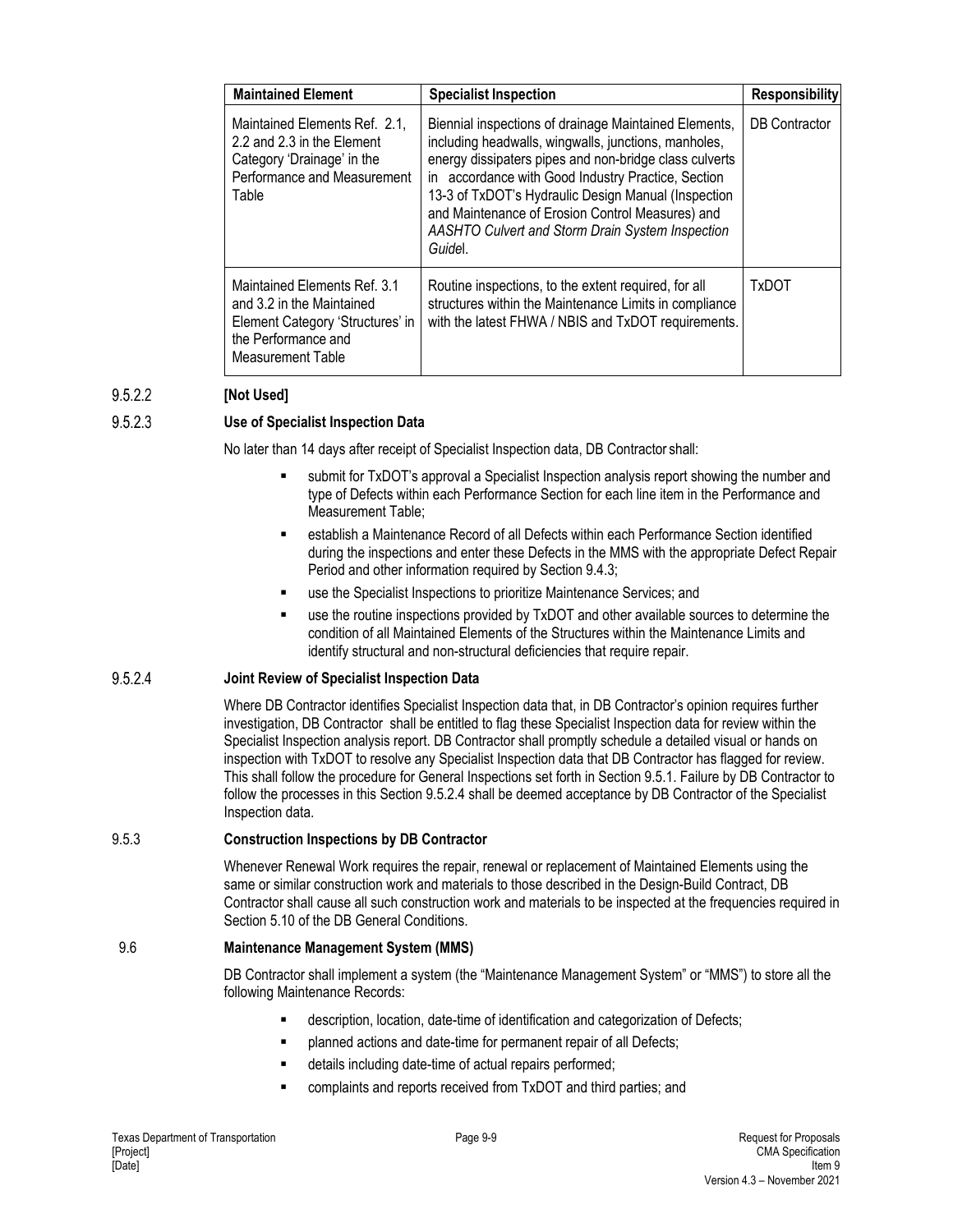**EXECT** accidents and incidents relating to the Maintenance Services.

Maintenance Records shall be organized by Performance Section. All Defects shall be recorded in the MMS promptly after coming to the attention of DB Contractor. All other recording requirements shall be recorded on the MMS within 15 days of completion or occurrence of the relevant activity. When a Maintained Element is constructed, installed, maintained, inspected, modified, replaced or removed, DB Contractor shall create and store a Maintenance Record no later than three days after completion of such work.

DB Contractor shall provide TxDOT real-time, remote access to the Maintenance Records for the duration of the Maintenance Period.

#### 9.7 **Maintenance Obligations**

#### 9.7.1 **Incident and Emergency Response**

TxDOT will provide the response to Incidents and Emergencies. When instructed by TxDOT, DB Contractor shall repair any damage to Maintained Elements caused by an Incident or Emergency, subject to the Change Order provisions in Section 4.5.11.3 of the CMA General Conditions.

#### 9.7.2 **Crash Investigation Response**

DB Contractor shall assist TxDOT with forensic investigation where an elevated frequency or severity of crashes exists at any location within the Maintenance Limits compared to historical accident rates within the Maintenance Limits or compared to other local facilities having similar traffic characteristics. DB Contractor shall accompany TxDOT in site investigations and shall assist TxDOT in determining an appropriate corrective action. The assistance provided by the DB Contractor shall include visual inspections to identify the presence of rutting, wheel path channelization, bleeding, adverse geometrics (grade and curvature), drainage issues that result in water on the pavement, build up on shoulder edges that causes ponding on the road surface, or any other factors within DB Contractor's control that may be contributing to the elevated crash record. Where the results of TxDOT's investigation determine that a contributory factor to the elevated accident record is the condition or configuration of a Maintained Element, this shall be considered a Defect for which DB Contractor shall be required to provide a permanent repair within 6 months following TxDOT notification to DB Contractor of the finding.

#### 9.7.3 **Snow and Ice Control Activities and Clean-up**

TxDOT will carry out preventive actions and the clearance of snow and ice accumulations within the Maintenance Limits generally in accordance with TxDOT's Snow and Ice Control Operations Manual as it may be modified by local practice. DB Contractor shall perform the Maintenance Services in a manner that does not adversely impact TxDOT's snow and ice control operations.

Before a predicted snow and ice event, DB Contractor shall coordinate with TxDOT to understand the activities that TxDOT intends to perform and shall cooperate with TxDOT to facilitate TxDOT's snow and ice activities. This shall include at a minimum temporarily vacating active work zones, deferring planned maintenance activities, and providing TxDOT access to storage areas and material stockpiles. DB Contractor shall provide other assistance as TxDOT may instruct.

Following the snow and ice event, DB Contractor shall inspect the facility to ensure Performance and Measurement Requirements in Attachment 9-1 (Performance and Measurement Table) are being met. DB Contractor shall at a minimum be responsible for the clearance of accumulations of winter maintenance materials such as abrasives applied by TxDOT to the roadway from ditches and other drainage Maintained Elements. DB Contractor shall perform activities such as flushing of de-icing materials from joints and other locations where the accumulation of these materials might cause adverse effects to the Maintained Elements.

#### 9.7.4 **Maintenance Safety**

DB Contractor shall perform the Maintenance Services in compliance with the Maintenance Safety Plan to preserve the safety of Users, adjacent communities and transportation workers.

#### 9.7.5 **Public Communications**

During the Maintenance Period, DB Contractor shall implement the requirements of the Public Information and Communications Plan.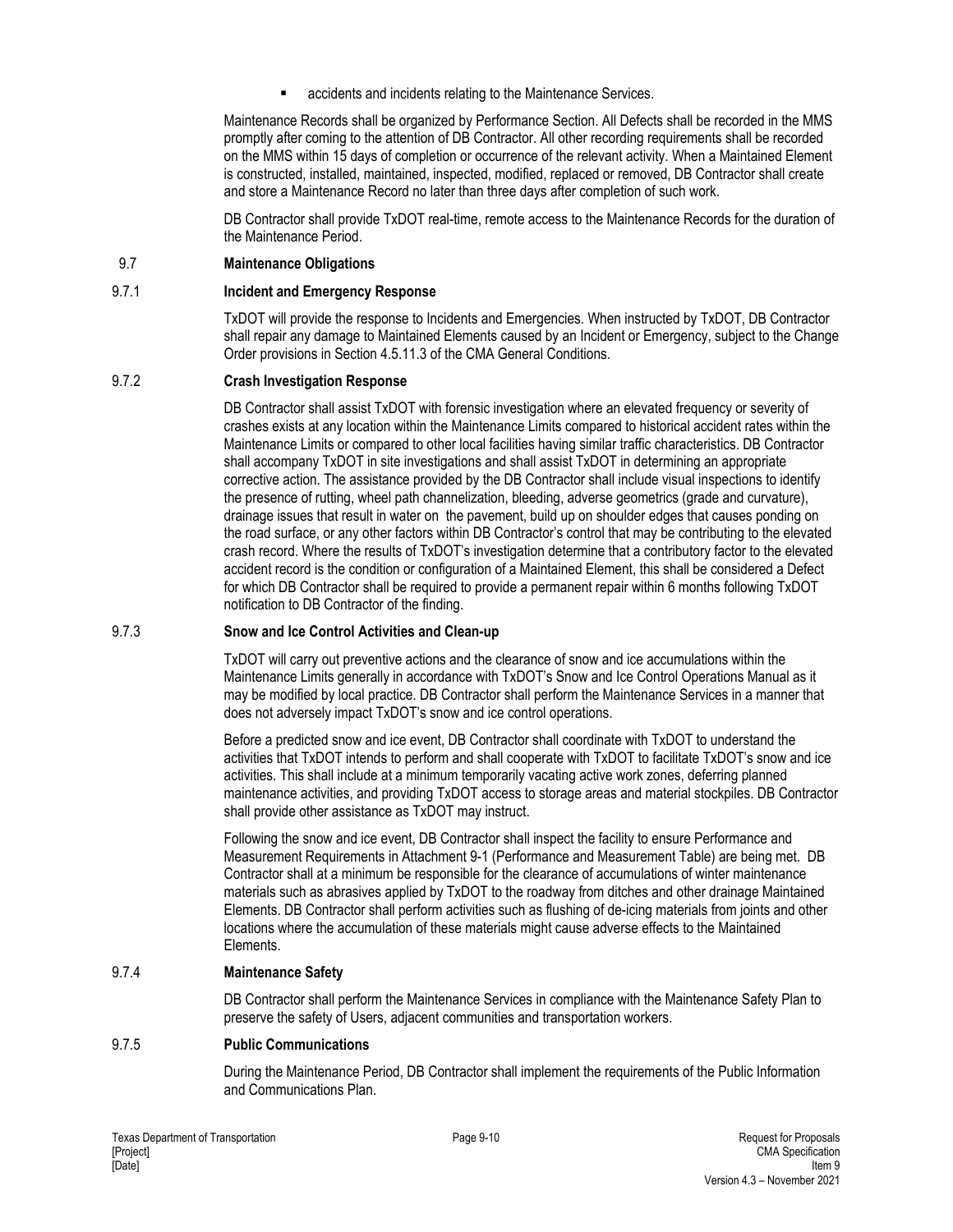## 9.7.6 **Environmental Compliance**

#### 9.7.6.1 **Hazardous Materials Management**

DB Contractor shall handle Hazardous Materials encountered during the Maintenance Services in compliance with the requirements of Section 4.6 of the CMA General Conditions and the Hazardous Materials Management Plan developed in accordance with Attachment 9-2 of the CMA Specification. DB Contractor shall follow the requirements of Section 4.2.4.4.1 of the DB General Conditions for the preparation of investigative work plans and Site Investigation Reports. Where Hazardous Materials need to be handled as a result of an Incident (for example the clean-up of a spill that affects a Maintained Element), DB Contractor shall promptly perform Hazardous Materials Management upon instruction from TxDOT and shall cooperate with TxDOT in the agreement of a Change Order.

DB Contractor shall require: all personnel of DB Contractor-Related Entities handling Hazardous Materials to be trained and certified to a level equal to or greater than that established under OSHA 1910.120 (HAZWOPER Training); and all on-Site workers to have received awareness and recognition training on Hazardous Materials to which they may be exposed.

DB Contractor shall provide personal protective equipment to workers and all other personnel who may be exposed to Hazardous Materials within the Maintenance Limits.

#### 9.7.6.2 **SW3P Implementation**

DB Contractor shall perform Maintenance Services in compliance with the TCEQ Texas Pollutant Discharge Elimination System Construction General Permit, in accordance with the TxDOT Storm Water Management and Guidelines for Construction Activities Manual and in compliance with the Storm Water Pollution Prevention Plan (SW3P) requirements as set forth in Attachment 9-2 of the CMA Specification.

#### 9.7.6.3 **Pollution Prevention Implementation**

DB Contractor shall perform Maintenance Services in compliance with the Texas Waste Reduction Policy Act.

#### 9.7.6.4 **Environmental Compliance and Mitigation**

DB Contractor shall implement the Environmental Compliance and Mitigation Plan (ECMP) developed in accordance with Attachment 9-2 of the CMA Specification.

## 9.7.7 **Renewal Work Requirements**

#### 9.7.7.1 **Obligation to perform Renewal Work**

DB Contractor shall promptly perform Renewal Work to renew, repair, or replace any Maintained Element when any of the following conditions occur:

- The condition of any Maintained Element is such that replacement, rehabilitation or renewal is needed to enable each Performance Requirement to be reliably achieved; or
- Defects have occurred or may be expected to occur on a frequent basis and there is a risk that DB Contractor will be unable to comply with its obligation to repair such Defects within the applicable Defect Repair Period.

#### 9.7.7.2 **Technical Requirements for Renewal Work**

All Renewal Work shall follow the design and construction requirements within the Design-Build Specifications applicable to the original design, installation or construction unless superseded by TxDOTpublished changes to manuals, specifications and guidelines pertaining to the Maintenance Services. For any new pavement construction within the Maintenance Limits (including new pavement construction performed as a permanent repair of a Defect), Item 16.5.2 of the Design-Build Specifications (Smoothness Specification) shall apply and corrective action acceptable to TxDOT shall be performed, at DB Contractor's sole expense, for any 0.1-mile section that measures an average International Roughness Index in excess of 75 inches per mile for rigid pavements, in excess of 65 inches per mile for flexible pavements, or for correction of local roughness.

For all Renewal Work upon its first installation in the Project and before such Renewal Work shall be considered complete: (a) DB Contractor shall comply with the Performance Requirements; and (b) DB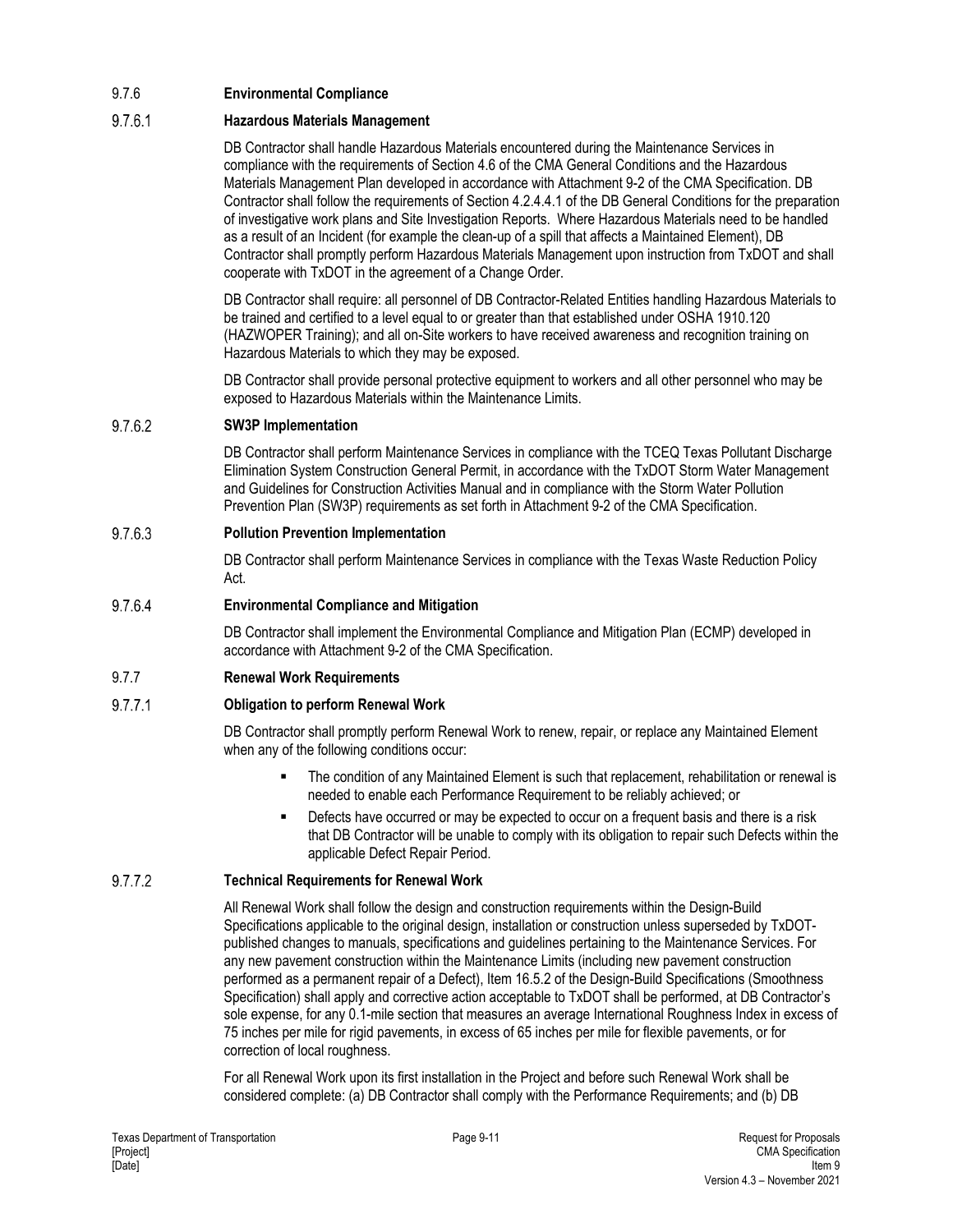Contractor shall not be entitled to a Defect Remedy Period for any Defects identified through TxDOT inspections of such Renewal Work. Prior to the end of the Maintenance Period. DB Contractor shall submit to TxDOT a complete set of Record Documents and supporting calculations and details that accurately show all Renewal Work and any other changes to the Project during the performance of the Maintenance Services.

#### 9.7.7.3 **Quality Requirements for Renewal Work**

Whenever Renewal Work is undertaken that requires Design Work or Construction Work as such terms are defined in the DBA, DB Contractor shall, unless otherwise approved by TxDOT, follow all the requirements of the DB General Conditions in connection with quality management for such work unless the DB General Conditions are superseded by TxDOT-published changes to manuals, specifications and guidelines pertaining to the Maintenance Services. Depending upon the nature of the Renewal Work, TxDOT may waive any or all of the following requirements at its discretion:

- Submittal of design in stages of development in accordance with Attachment 4-1 of the DB General Conditions;
- Employment of one or more independent organization(s) complying with the requirements for the IQF and PSQAF in accordance with Section 4.3 of the DB General Conditions;
- Employment of professional services personnel and staffing including the assignment of a PSQCM, Engineer of Record and a PSQAM in accordance with Attachment 4-1 of the DB General Conditions; or
- Employment of construction services personnel and staffing including the assignment of a CQCM and IQFM in accordance with Attachment 4-2 of the DB General Conditions.

## 9.7.8 **Traffic Management Requirements**

#### 9.7.8.1 **General Requirements**

Throughout the Maintenance Period, DB Contractor shall comply with the requirements set forth in this Section 9.7.8, and shall provide for the safe and efficient movement of people, goods, and services, through and around the Project, while minimizing negative impacts to Users, residents, and businesses.

While planning and carrying out Maintenance Services, DB Contractor shall take into account the requirements and restrictions set forth in Section 4.1.17.2 of the CMA General Conditions and shall coordinate its Traffic Management Plan (TMP) with the traffic management to be performed by others to minimize disruption to Users of the Project.

Refer to Exhibit 8 of the CMA for Lane Rental Charges and Lane Closure process that shall apply.

#### 9.7.8.2 **Traffic Control**

During the Maintenance Period, DB Contractor shall follow the requirements in Section 4.1.17 of the CMA General Conditions.

## 9.7.9 **Coordination Related to Rail**

Where the Project crosses a railroad right of way owned by an operating railroad, DB Contractor shall coordinate the Maintenance Services with the operating railroad and shall be responsible for obtaining the required approvals, permits, and agreements as required for the Maintenance Services, including any railroad related maintenance activities.

Whenever an agreement for construction, maintenance and use of railroad right-of-way between the operating railroad and TxDOT is required, DB Contractor shall prepare all the documentation required to obtain the agreement, including preparation of the agreement application on behalf of TxDOT, the drawings and specifications, making necessary modifications as required, and preparation of the agreement. DB Contractor shall submit the draft agreement to TxDOT for transmittal to the operating railroad. After all comments have been incorporated or satisfactorily resolved by DB Contractor, railroad or TxDOT, DB Contractor shall submit a complete and final agreement to TxDOT for execution. DB Contractor shall comply with all construction requirements and specifications set forth in the agreement.

DB Contractor shall arrange with the operating railroad for railroad flagging as required. DB Contractor shall comply with the operating railroad's requirements for contractor safety training prior to performing Maintenance Services or other activities on the operating railroad's property.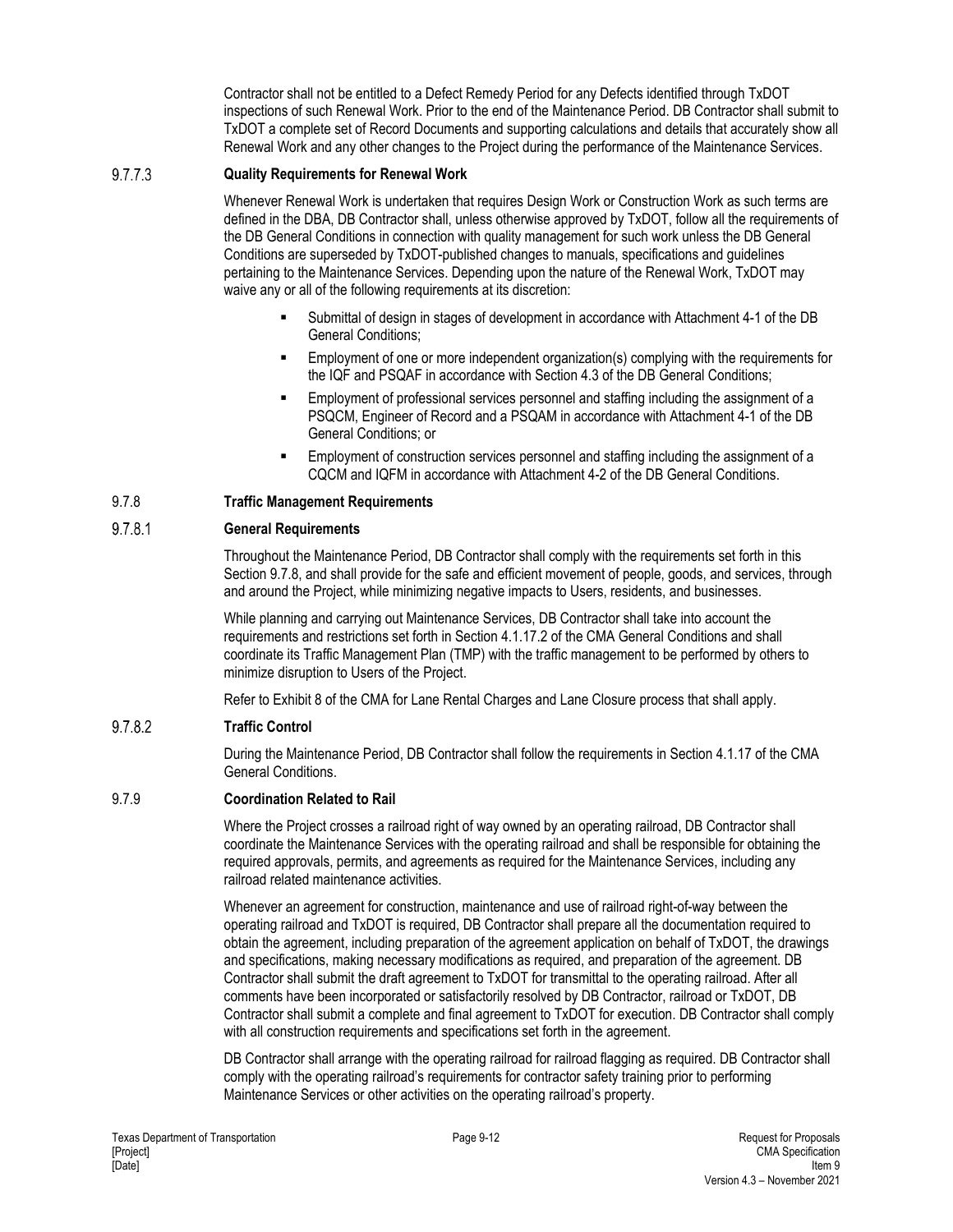DB Contractor shall cooperate and coordinate with all operating railroads for access by the operating railroad and/or their agents to the rail right-of-way as necessary for rail maintenance and operations activities.

DB Contractor shall procure and maintain, prior to working adjacent to and entry upon operating railroad property, insurance policies naming TxDOT, TxDOT's consultants, and the railroad as additional insureds as required by Section 3.3 and 3.3.29 of the CMA General Conditions. All insurance policies shall be in a form acceptable to the operating railroad. Copies of all insurance policies shall be submitted to TxDOT prior to any entry by DB Contractor upon operating railroad property. DB Contractor shall be responsible for scheduling the work to be completed by the operating railroad as well as the work to be completed by its own forces. DB Contractor shall be responsible for all costs associated with the railroad/transit force account work.

#### 9.7.10 **Maintenance Records**

For all Maintenance Records, DB Contractor shall establish an Electronic Content Management System (ECMS) and shall follow the document storage and retrieval requirements set forth in Section 4.2.1.2.1 of the DB General Conditions. DB Contractor's document management system shall be compatible with SharePoint ®.

DB Contractor shall cause all Maintenance Records and Project-related documents to be stored in a manner that allows retrieval of such data and records by reference to the applicable TxDOT reference marker system and the relevant Performance Section.

Maintenance Records shall be kept and shall be provided to TxDOT in accordance with Section 5.10.4 of the CMA General Conditions.

#### 9.7.11 **Maintenance Transition**

No later than 60 days before the end of the Maintenance Period, DB Contractor shall submit a comprehensive transition plan ("Maintenance Transition Plan") to TxDOT which includes the following items:

- **Maintenance Transition punch list;**
- **EXECUTE:** List and status of Warranties;
- **•** Vendors' test reports;
- **DB Contractor's test reports;**
- Record Documents for Renewal Work;
- **Maintenance Records; and**
- Copies of warranty and service contracts.

DB Contractor shall submit to TxDOT a complete set of Record Documents. The Record Documents and related documentation shall be an organized, complete record of drawings and supporting calculations and details that accurately represent what DB Contractor constructed. DB Contractor shall ensure that the Record Documents reflect the actual condition of the Maintained Elements at the end of the Maintenance Period.

DB Contractor shall coordinate the identification of Maintenance Transition punch list items required to be completed by DB Contractor prior to maintenance transfer. Maintenance Transition punch list shall include (a) estimated completion dates, (b) responsible Party(s), and (c) items that must be completed prior to maintenance transfer.

DB Contractor shall prepare (in conjunction with TxDOT), administer and complete all items on the Maintenance Transition punch list to the satisfaction of TxDOT prior to the transfer of maintenance responsibilities to TxDOT.

#### 9.8 **Report Requirements**

#### 9.8.1 **Meetings**

DB Contractor shall conduct regular status, progress and planning meetings with TxDOT at least once a calendar quarter throughout the Maintenance Period. This frequency shall be increased to monthly for any periods during which Renewal Work is being undertaken that requires a Lane Closure. In addition, TxDOT and DB Contractor, through their respective authorized representatives, shall meet from time to time at the other Party's request to discuss and resolve matters relating to the Maintenance Services or Project. DB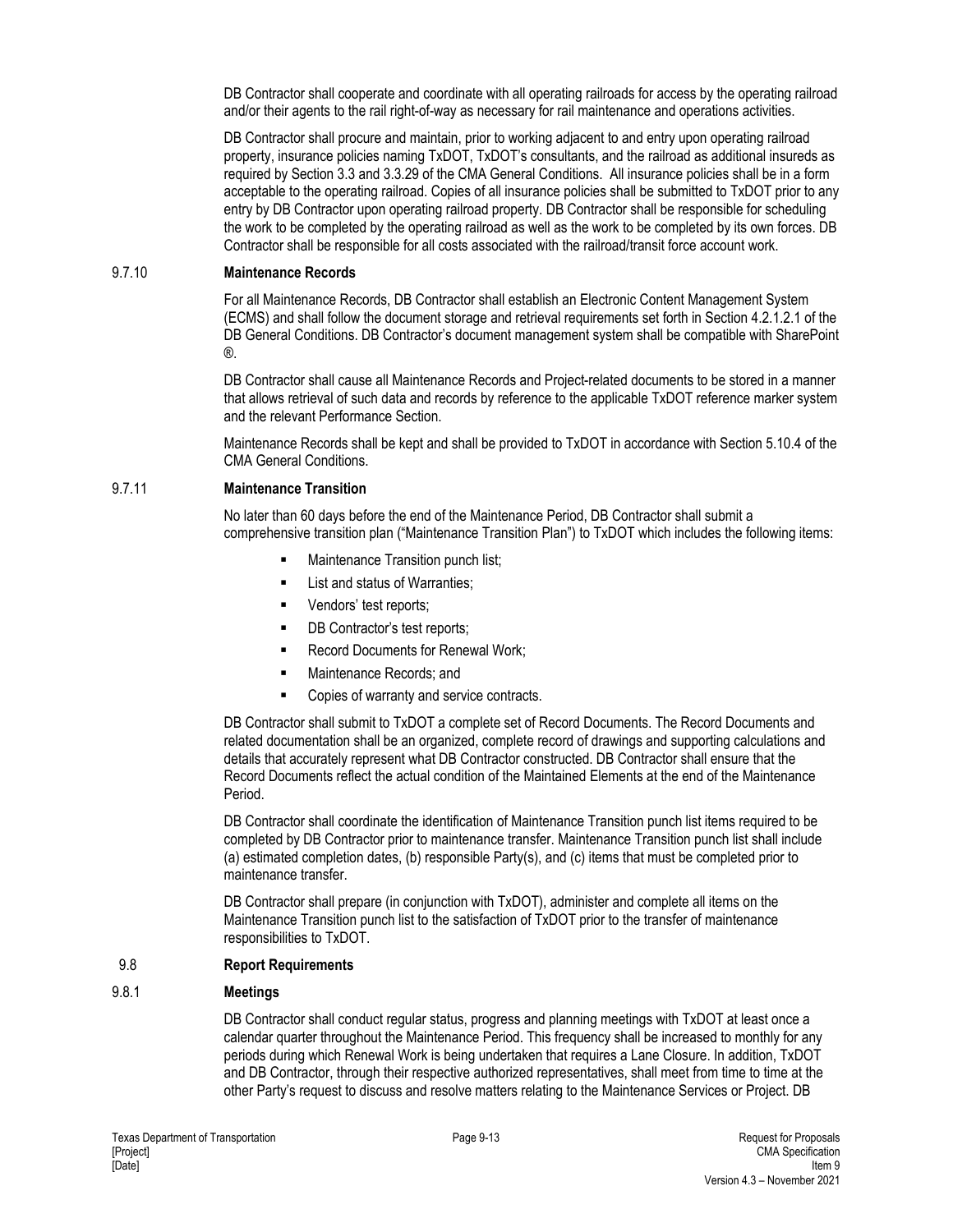Contractor shall schedule all meetings with TxDOT at a date, time and place reasonably convenient to both Parties and, except in the case of urgency, shall provide TxDOT with written notice and a meeting agenda at least three Business Days in advance of each meeting.

#### 9.8.2 **Nonconforming Work**

DB Contractor shall notify TxDOT of Nonconforming Work within two days of discovering the Nonconforming Work. TxDOT will issue a non-conformance report if TxDOT discovers any Nonconforming Work. DB Contractor's responsibility to correct Nonconforming Work is set forth in Section 5.3 of the CMA General Conditions.

#### 9.8.3 **Maintenance Services Report**

The Maintenance Services Report shall be submitted within 30 days after the end of each calendar quarter throughout the Maintenance Period. The Maintenance Services Report shall identify the Maintenance Services performed for the reporting period and confirmation that all Maintenance Services performed were in compliance with the MMP. DB Contractor shall organize the Maintenance Services Report using the report sections and section reporting requirements shown in Table 2.

#### **Table 2 – Maintenance Services Report Sections**

| Report                | <b>Reporting Requirements/Description</b>                                                                                                                          |
|-----------------------|--------------------------------------------------------------------------------------------------------------------------------------------------------------------|
| <b>Project Status</b> | Report a high-level summary of Project condition, which shall include at a minimum:                                                                                |
|                       | Tracking log of accidents and Incidents for Maintenance Services (Section 9.6.1),<br>✓                                                                             |
|                       | Tracking log of Lane Closures,<br>✓                                                                                                                                |
|                       | Tracking log of public inquiries/complaints.<br>✓                                                                                                                  |
| Operational           | Report a summary of Project operational status, which shall include at a minimum:                                                                                  |
| <b>Status</b>         | Defects including the location, the nature and cause of the Defect and the steps that will be, or<br>✓<br>have been, taken to address the Defects per Section 9.4, |
|                       | Noncompliance Events Report submitted in accordance with Exhibit 9 of the CMA.<br>✓                                                                                |
|                       | Inspection results for General Inspections per Section 9.5,<br>✓                                                                                                   |
|                       | Any disagreements between DB Contractor and TxDOT with respect to Defect status and<br>✓<br>categorization as referred to in Section 9.4.2, and                    |
|                       | Workforce injuries and OSHA related accidents.<br>✓                                                                                                                |
| Organizational        | Report a summary of DB Contractor's organizational status (or reference to the appropriate                                                                         |
| <b>Status</b>         | sections/attachments in the latest MMP for the information) for the items below.                                                                                   |
|                       | List of personnel,<br>✓                                                                                                                                            |
|                       | Log of all training activities undertaken and planned,<br>✓                                                                                                        |
|                       | List of major equipment, and<br>✓                                                                                                                                  |
|                       | Subcontractors.<br>✓                                                                                                                                               |
| Progress              | Report a summary of DB Contractor's activity, which shall include at a minimum from the previous                                                                   |
| Report                | report:                                                                                                                                                            |
|                       | A tracking log of completed action items with start and end dates and documentation supporting<br>✓<br>resolution,                                                 |
|                       | A summary of the Maintenance Services performed including Renewal Work,<br>✓                                                                                       |
|                       | A summary of quality control activities and results,<br>✓                                                                                                          |
|                       | List of any Nonconforming Work with explanation of non-conformance and associated risks, and<br>✓                                                                  |
|                       | Meetings/correspondence logs.<br>✓                                                                                                                                 |
| Planned               | Report a summary of DB Contractor's planned activity, which shall include at a minimum:                                                                            |
| <b>Activities</b>     | A tracking log of action items in progress with start and projected end dates with a description of<br>✓<br>proposed solutions,                                    |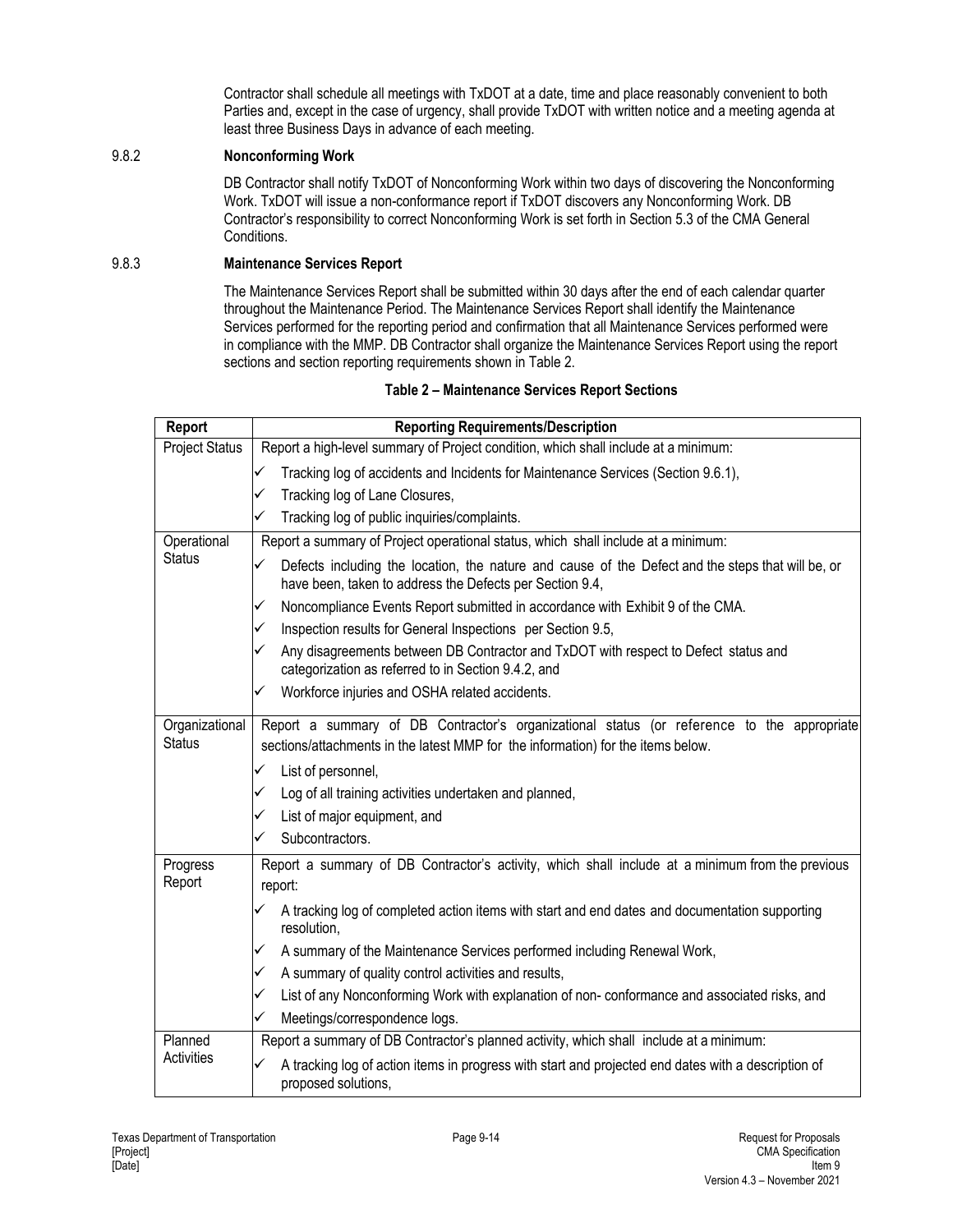| Report | <b>Reporting Requirements/Description</b>                                                                                                            |  |  |
|--------|------------------------------------------------------------------------------------------------------------------------------------------------------|--|--|
|        | Schedule of planned Maintenance Services including Renewal Work for the upcoming quarter,                                                            |  |  |
|        | Details of the next General Inspection in accordance with Section 9.5.1, including any areas<br>targeted for detailed visual or hands-on inspection, |  |  |
|        | Future Lane Closures including location, duration and reason of each.                                                                                |  |  |

#### 9.9 **Submittals**

All Submittals described in this Item 9 shall be in accordance with the schedule and for the purpose (approval, review and comment, for information) set forth on Table 3. Acceptable electronic formats include Microsoft Word, Microsoft Excel, or Adobe Acrobat files, unless otherwise required.

#### **Table 3: Submittals to TxDOT**

| Submittals                                                                                        | Submittal Schedule                                                                | <b>TxDOT Action</b>       | Reference<br>Section |
|---------------------------------------------------------------------------------------------------|-----------------------------------------------------------------------------------|---------------------------|----------------------|
| Maintenance Limits Drawings                                                                       | No later than 120 days prior to the Initial<br>Maintenance Term Commencement Date | Approval                  | 9.1.3                |
| <b>MMP</b>                                                                                        | No later than 120 days prior to the Initial<br>Maintenance Term Commencement Date | Approval                  | 9.2.1                |
| <b>MMP Update</b>                                                                                 | As required                                                                       | Approval                  | 9.2.1                |
| Performance Sections Drawings                                                                     | No later than 120 days prior to the Initial<br>Maintenance Term Commencement Date | Approval                  | 9.3.1                |
| Proposals for permanent repair of a<br>Defect                                                     | No later than 14 Days before conducting a<br>permanent repair of any Defect.      | Approval                  | 9.4.4                |
| <b>General Inspection Plan</b>                                                                    | No later than 7 Days before inspection date                                       | For Review and<br>Comment | 9.5.1                |
| Specialist Inspection Analysis Report                                                             | No later than 14 Days after receipt of Specialist<br>Inspection data              | Review and<br>Comment     | 9.5.2.3              |
| Renewal Work and Maintenance<br>Services Record Documents, supporting<br>calculations and details | At least 60 days prior to the end of the<br>Maintenance Period                    | For Information           | 9.7.7.2<br>9.7.11    |
| Draft Railroad Agreement                                                                          | As needed                                                                         | For Review and<br>Comment | 9.7.9                |
| <b>Final Railroad Agreement</b>                                                                   | As needed                                                                         | Approval                  | 9.7.9                |
| Copies of all updated insurance policies<br>due to work affecting railroad property               | Prior to entry to operating railroad property                                     | For Information           | 9.7.9                |
| Maintenance Transition Plan                                                                       | At least 60 Days prior to the end of the<br>Maintenance Period                    | For Information           | 9.7.11               |
| Notification of Nonconforming Work                                                                | Within two Days of discovering the Nonconforming<br><b>Work</b>                   | For Information           | 9.8.2                |